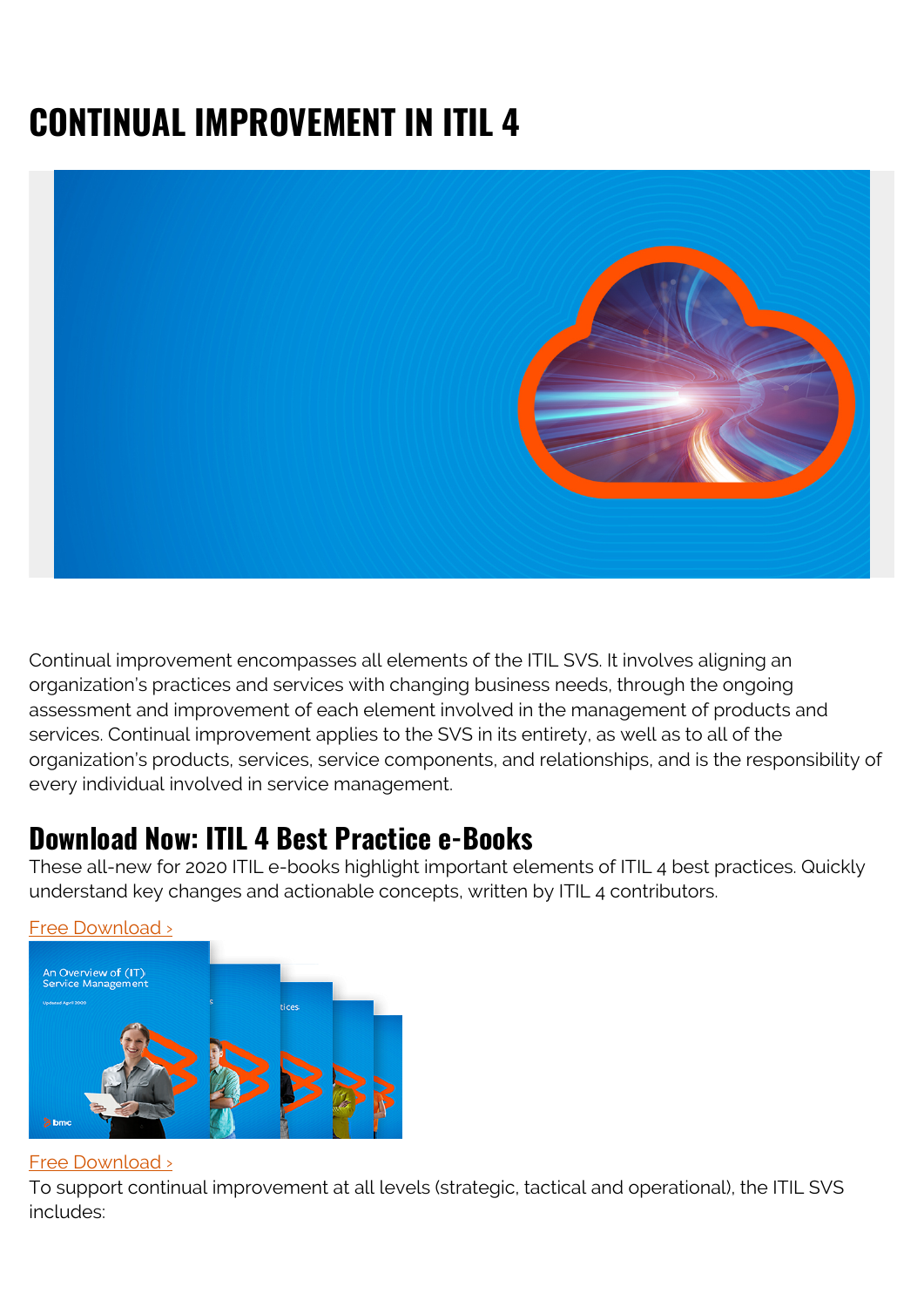- **The ITIL continual improvement model,** which provides organizations with a structured approach to implementing improvements
- **The improve service value chain activity,** which embeds continual improvement into the value chain
- **The continual improvement practice,** supporting organizations in their day-to-day improvement efforts

*(This article is part of our [ITIL 4 Guide](https://blogs.bmc.com/blogs/itil-4/). Use the right-hand menu to navigate.)*

#### **The ITIL Continual Improvement Model**

The ITIL continual improvement model can be used as a high-level guide to support improvement initiatives. Through its iterative approach, it increases the likelihood that ITSM initiatives will be successful. It puts a strong focus on customer value, and ensures that improvement efforts can be linked back to the organization's vision.



Let's look at the seven steps of

the continual improvement model in detail. Note that the scope and details of each step of the model may vary significantly based on the subject and the type of improvement.

#### **Step 1: What is the vision?**

The first step is to define the vision of the initiative, which should support the organization's goals and objectives, provide context for all subsequent decisions, and link individual actions to the organization's future vision. This step focuses on two key areas: the organization and the initiative.

For example, Uber's vision is "We ignite opportunity by setting the world in motion", while the vision for an improvement initiative could be "To enhance the Uber app's navigation to better identify alternative routes". If this step is skipped, improvements might only be optimized for the people or teams involved rather than the whole organization, or non-value-adding activities might become the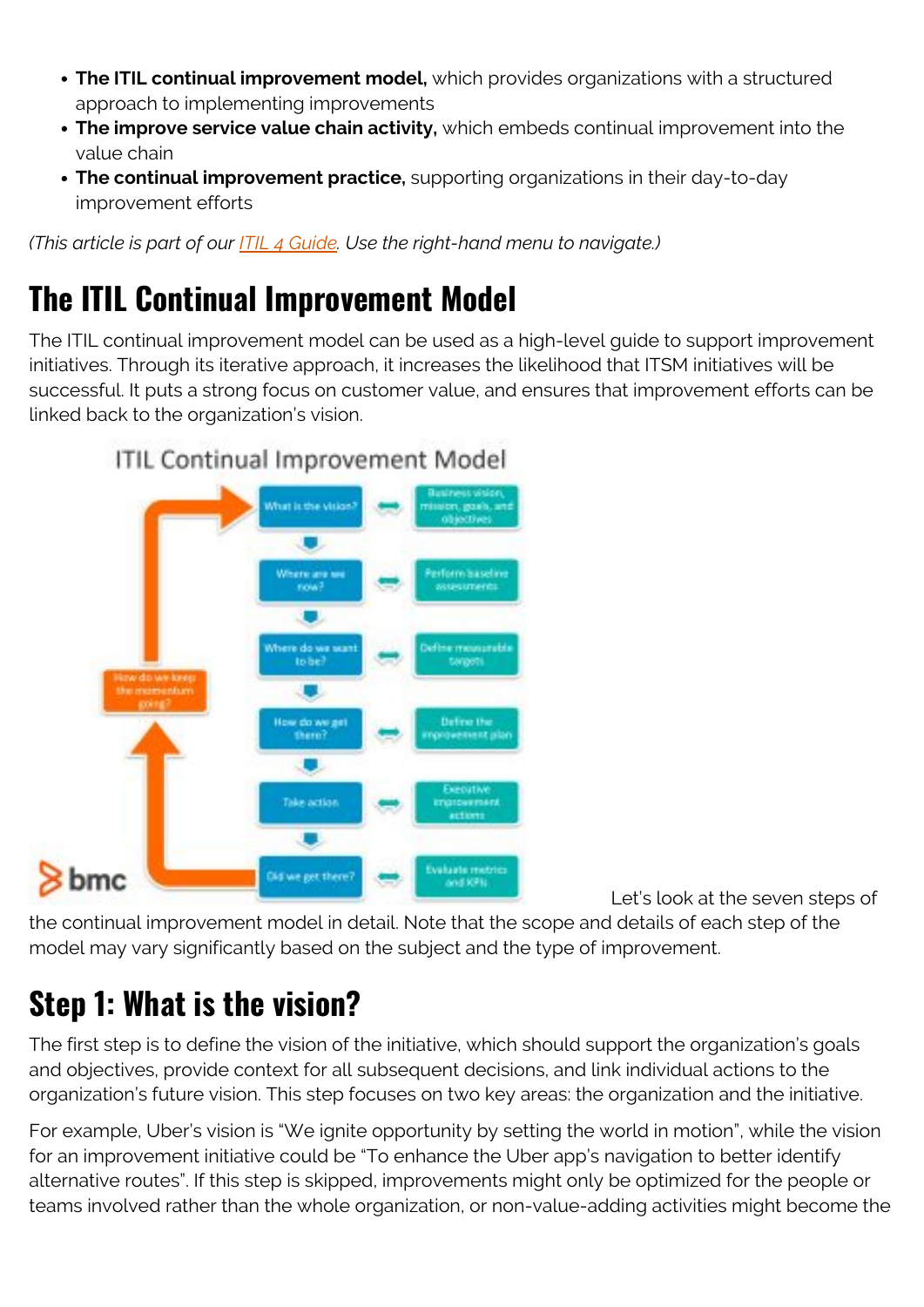sole focus of improvements.

#### **Step 2: Where are we now?**

The second step is to conduct an objective current-state assessment of existing services and service management practices. This should include consideration of the users' perception of the value being received, along with a review of people's competencies and skills, the processes and procedures involved, the capabilities of the available technological solutions and the prevailing organizational culture. The success of an improvement initiative depends on a clear and accurate understanding of the starting point and the required impact of the initiative.

For example, an organization can measure the current net promoter score (NPS) from a customer satisfaction survey, conduct a benchmark survey against its competitors or review findings of operational statistics or audit reports to understand its current state. If this step is skipped, the current state will not be understood and there will not be an objective baseline measurement against which improvement can be measured.

#### **Step 3: Where do we want to be?**

The third step defines one or more prioritized actions along the way to completing the vision for the improvement, based on the current state assessment. Here, improvement opportunities can be identified and prioritized, improvement objectives can be set, along with critical success factors (CSFs) and key performance indicators (KPIs). The agreed objectives, CSFs and KPIs need to be SMART i.e. specific, measurable, achievable, relevant, and time-bound.

For example, an organization can identify improvement in market share from the current 10% to 25% within the next two years. If this step is skipped, the target state will remain unclear. It will be difficult to prepare a satisfactory explanation of what key stakeholders stand to gain from the improvement initiative, which may result in low support or even pushback.

#### **Step 4: How do we get there?**

The fourth step involves outlining the actual plan to fulfil the actions defined in step 3. This plan may take a straightforward and direct route, or may involve a series of experiments to assess different options for achieving the goal. It is often most effective to progress in an iterative way, as this ensures that the organization can check progress, re-evaluate and refine the approach, and even change direction if appropriate.

For example, to raise customer satisfaction, the organization may create a plan to enhance capabilities of its customer service team through training or investment in a customer relationship management (CRM) system.

If this step is skipped, the execution of the improvement is likely to flounder and fail to achieve what is required of it. Failed improvements erode confidence and can make it difficult to get support for future improvements.

## **Step 5: Take action**

The fifth step is the execution of the plan that was created in step 4. Depending on the size of the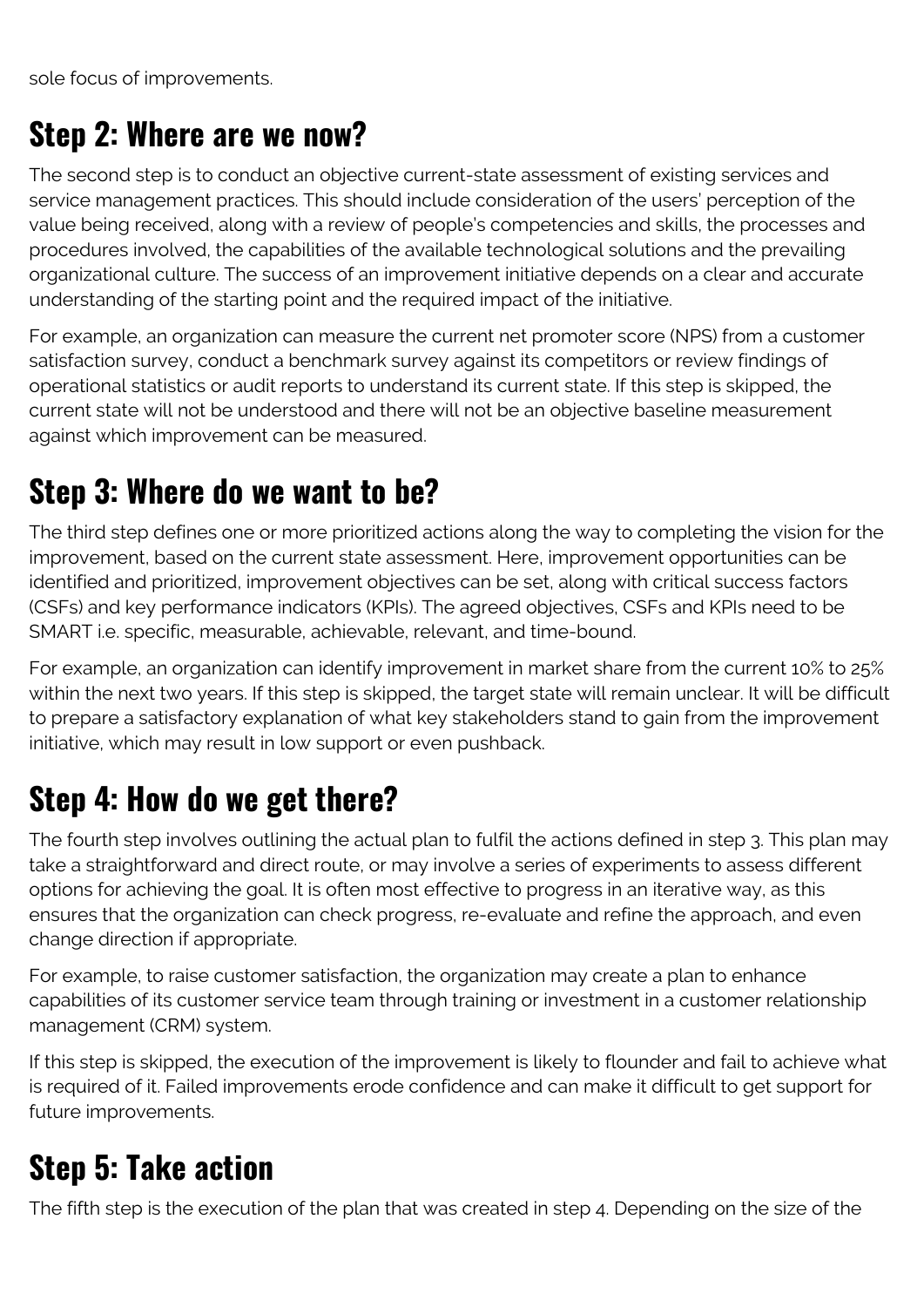initiative as well as the execution approach, it is important to remain focused on achieving the desired outcome. Whether the plan is executed in a waterfall or agile manner, in a big-bang approach or multiple small iterations, what matters most is to ensure the organization's target state is achieved. Therefore measuring progress during this step is critical.

For example, an organization may take action to automate some of its manual data processing activities. It may use a pilot to check effectiveness before rolling out the improvement in multiple business units. If this step is skipped, there is no value in the entire improvement initiative and all the previous steps could have been a waste of time and effort.

## **Step 6: Did we get there?**

The sixth step involves checking whether the target state defined in step 3 was reached after taking action in step 5. Here, both the progress (have the original objectives been achieved?) and the value (are those objectives still relevant?) need to be checked and confirmed. If the desired result has not been achieved, additional actions to complete the work are selected and undertaken, commonly resulting in a new iteration.

For example, management will require a follow up survey to check whether customer satisfaction or market share has improved following the execution of the improvement plan. If this step is skipped, it is hard to be sure whether the desired or promised outcomes were actually achieved, and any lessons from this iteration, which would support a course correction if needed, will be lost.

#### **Step 7: How do we keep the momentum going?**

In the seventh step, based on the successes identified in step 6, the organization shifts focus to marketing these successes and reinforcing any new methods introduced. This ensures that the progress made will not be lost, and builds support and momentum for the next improvements using techniques from organizational change management and knowledge management practices. Where the initiative fails to achieve success, a thorough analysis needs to be carried out, with learned lessons shared with stakeholders in a transparent manner. This ensures that some level of value is retained by the organization despite the lack of success.

For example, the organization may entrench new practices through policies and training, while enacting punitive measures to prevent falling back to old ways. If this step is skipped, then it is likely that improvements will remain isolated and independent initiatives, with any progress made being lost over time. It may also be difficult to get support for future improvements, and to embed continual improvement in the organization's culture.

## **Continual improvement and the guiding principles**

All the principles are applicable and relevant at every step of an improvement initiative. However, some of the guiding principles are especially relevant to specific steps of the continual improvement model. Following these principles at every step of an improvement increases the chances for success of both that step, and the overall improvement initiative.